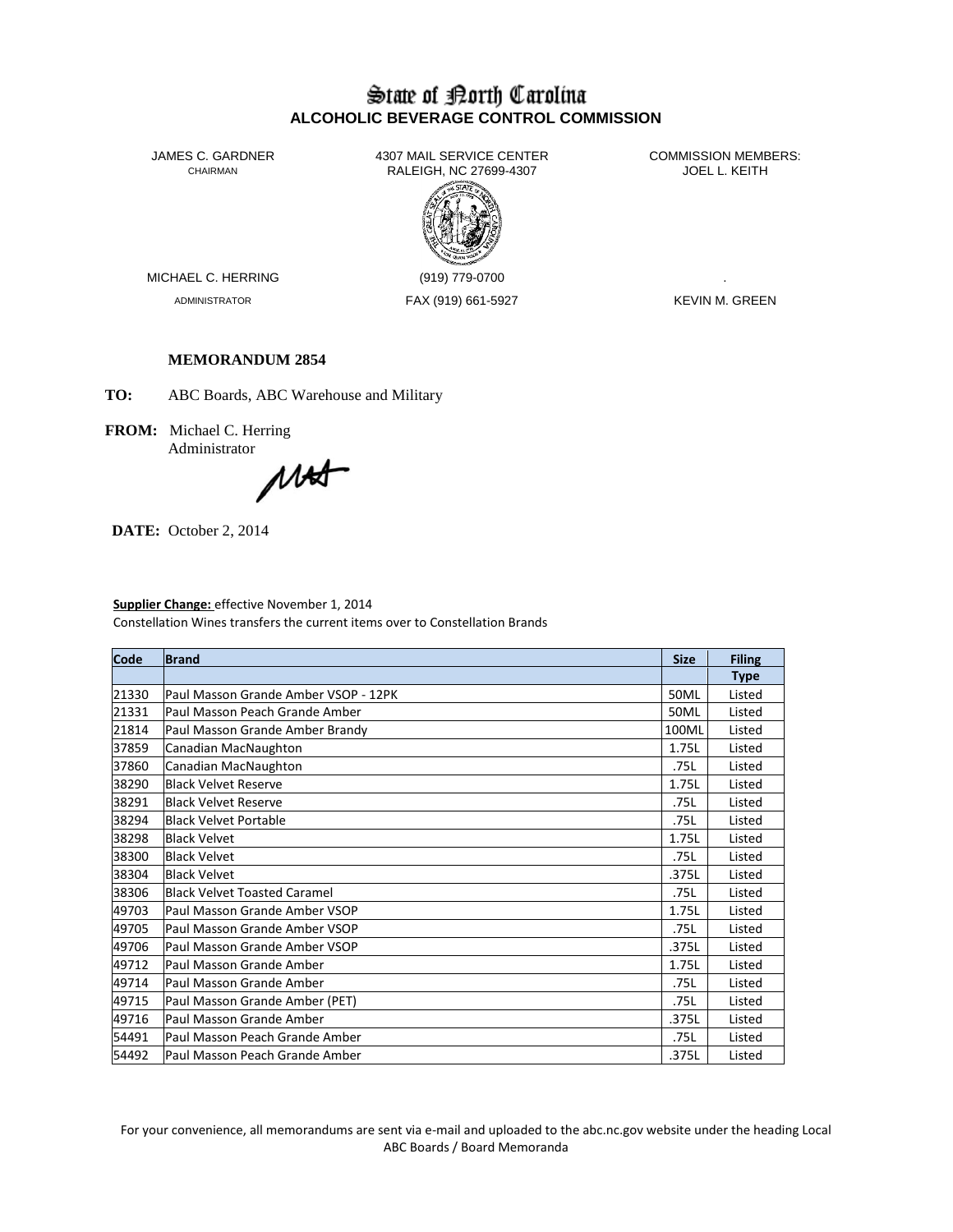# **Supplier Change**: effective immediately

**Wilson Daniels** authorizes **Constellation Brands** as the new supplier for **Casa Noble** brands **Broker**: Republic National Charlotte Division

| Code  | <b>Brand</b>        | <b>Size</b> | <b>Filing</b> |
|-------|---------------------|-------------|---------------|
|       |                     |             | <b>Type</b>   |
| 00812 | Casa Noble Crystal  | .75L        | Listed        |
| 65502 | Casa Noble Anejo    | .75L        | Sp. Order     |
| 65504 | Casa Noble Reposado | .75L        | Sp. Order     |

### **Supplier Change**: effective immediately

**Royal Wines** is the new supplier in the US for Xante. Previous supplier, **Monsieur Henri**

| Code  | <b>Brand</b>       | <b>Size</b> | <b>Filing</b> |
|-------|--------------------|-------------|---------------|
|       |                    |             | <b>Type</b>   |
| 64032 | Xante Pear Liqueur | .75L        | Sp. Order     |

### **Code Chang**e from boutique item code 00110 to 22403

### **Price Change / Bottle Per Case Change :** effective immediately

| Code  | lBrand                                             | CCLB     | <b>Retail</b> |
|-------|----------------------------------------------------|----------|---------------|
|       |                                                    |          | <b>Price</b>  |
| 22403 | <b>Old Overholt Rye (12) bottles per case</b> .75L | \$139.33 | \$21.95       |

### **Bottle Per Case Change:** effective immediately

| Code  | <b>Brand</b>                                                   | <b>CCLB</b> | <b>Retail</b> |
|-------|----------------------------------------------------------------|-------------|---------------|
|       |                                                                |             | Price         |
| 65224 | El Jimador Reposado changed from (24) to (12) bottles per case | \$61.73     | \$9.95        |

### **Bottle Per Case Change:** effective immediately

| Code  | <b>Brand</b>                                               | <b>CCLB</b> | <b>Retail</b> |
|-------|------------------------------------------------------------|-------------|---------------|
|       |                                                            |             | Price         |
| 27027 | Bulleit Bourbon changed from (24) to (12) bottles per case | \$119.93    | \$18.95       |

#### **Additional UPC:**

Code 49201 will have 360 cases with a 50ML attached. Use the additional UPC for this item.

Once the VAP's are sold through the current UPC will be used

| Code  | <b>Brand</b>                                         | <b>Size</b> | Filing      |
|-------|------------------------------------------------------|-------------|-------------|
|       |                                                      |             | <b>Type</b> |
| 49201 | Mt. Gay Eclipse current UPC 087236950033             | .75L        | Listed      |
| 49201 | Mt. Gay Eclipse w/ 50 ML additional UPC 087236001490 | .75L        | Listed      |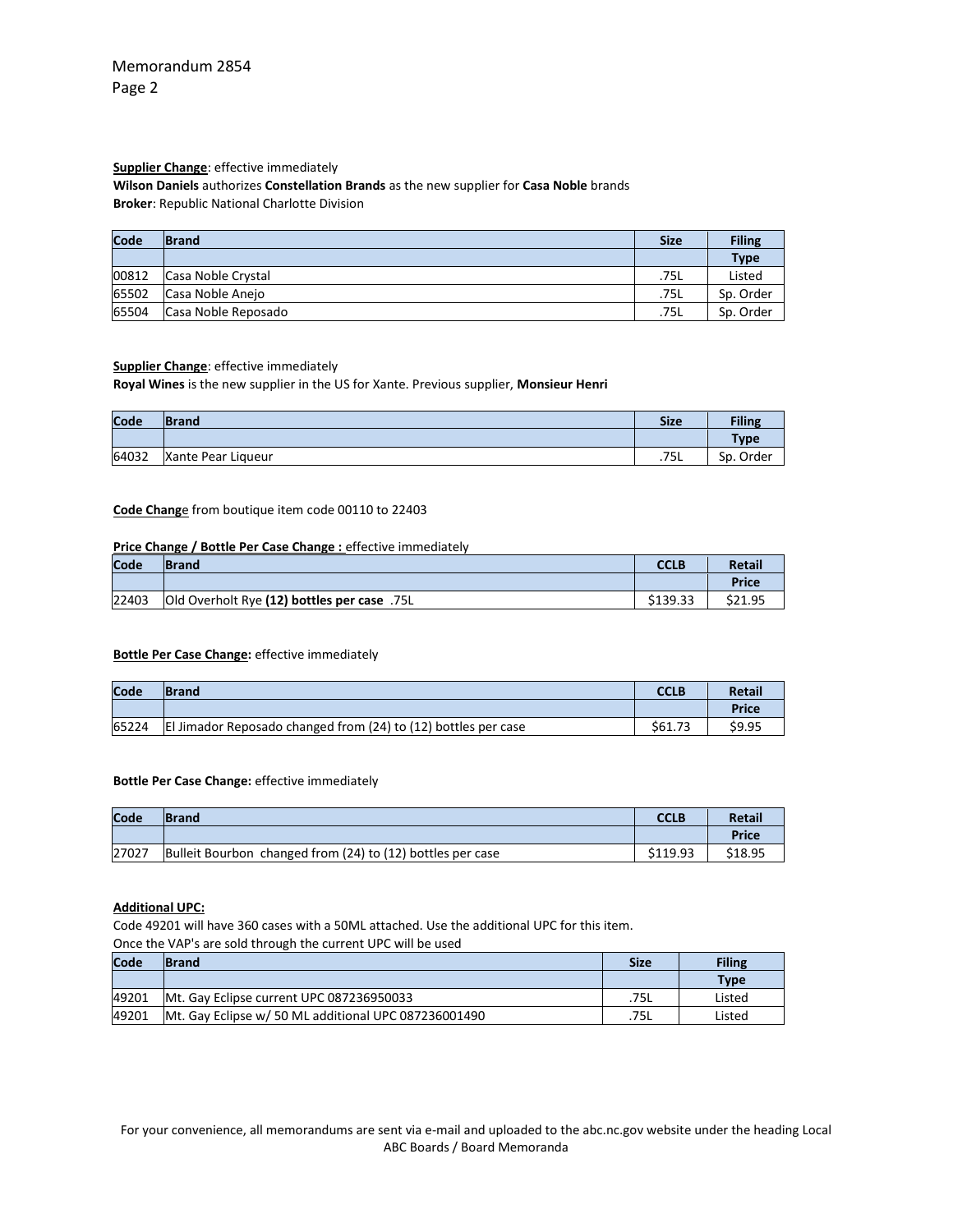# **UPC Change:**

Bottle shape is changing from a flask to a replica shape effective Nov. 1.

| Code  | <b>IBrand</b>                     | <b>Size</b> | <b>Filing</b> |
|-------|-----------------------------------|-------------|---------------|
|       |                                   |             | Type          |
| 24278 | Maker's Mark new UPC 085246185001 | .375L       | Listed        |

# **UPC Change:**

| Crown Royal W/O Bag has a new UPC code effective immediately |                                          |             |             |  |  |
|--------------------------------------------------------------|------------------------------------------|-------------|-------------|--|--|
| <b>CODE</b>                                                  | <b>BRAND</b>                             | <b>Size</b> | Filing      |  |  |
|                                                              |                                          |             | <b>Type</b> |  |  |
| 37910                                                        | Crown Royal w/o Bag new UPC 082000771227 | .75L        | Listed      |  |  |

# **UPC Correction:**

| Code  | <b>Brand</b>                          | <b>Size</b> | <b>Filing</b> |
|-------|---------------------------------------|-------------|---------------|
|       |                                       |             | Type          |
| 37860 | Canadian MacNaughton UPC 088100430552 | .75L        | Listed        |

# **Additional SPA for Oct. / Nov.**

| Code  | <b>IBrand</b>        | <b>SPA</b> | <b>CCLB</b> | <b>Nov. Retail</b> |
|-------|----------------------|------------|-------------|--------------------|
|       |                      |            |             | <b>Price</b>       |
| 34374 | The Glenlivet, 1.75L | \$16.17    | \$272.35    | \$84.95            |

## **Additional SPA for Nov. / Dec.**

| Code  | <b>IBrand</b>           | <b>SPA</b> | CCLB    | Dec. Retail  |
|-------|-------------------------|------------|---------|--------------|
|       |                         |            |         | <b>Price</b> |
| 66097 | Midnight Moon 100, .75L | \$11.47    | \$60.41 | \$19.45      |

## **Not Available until after December**

| Code  | <b>IBrand</b>                   | <b>Size</b> | <b>Filing</b> |
|-------|---------------------------------|-------------|---------------|
|       |                                 |             | <b>Type</b>   |
| 64705 | Jose Cuervo Especial Silver PET | .75L        | unlisted      |
| 65205 | Jose Cuervo Especial Gold PET   | .75L        | unlisted      |

### **Discontinued Items:** effective immediately

Wild Turkey Spiced is no longer produced, not available for special orders

| Code  | <b>Brand</b>              | <b>Size</b> | <b>Filing</b> |
|-------|---------------------------|-------------|---------------|
|       |                           |             | <b>Type</b>   |
| 25603 | <b>Wild Turkey Spiced</b> | .75L        | Discontinued  |
| 21456 | Wild Turkey Spiced - 10Pk | 50ML        | Discontinued  |
| 41344 | Seagram's Orange Twisted  | .75L        | Discontinued  |

For your convenience, all memorandums are sent via e-mail and uploaded to the abc.nc.gov website under the heading Local ABC Boards / Board Memoranda